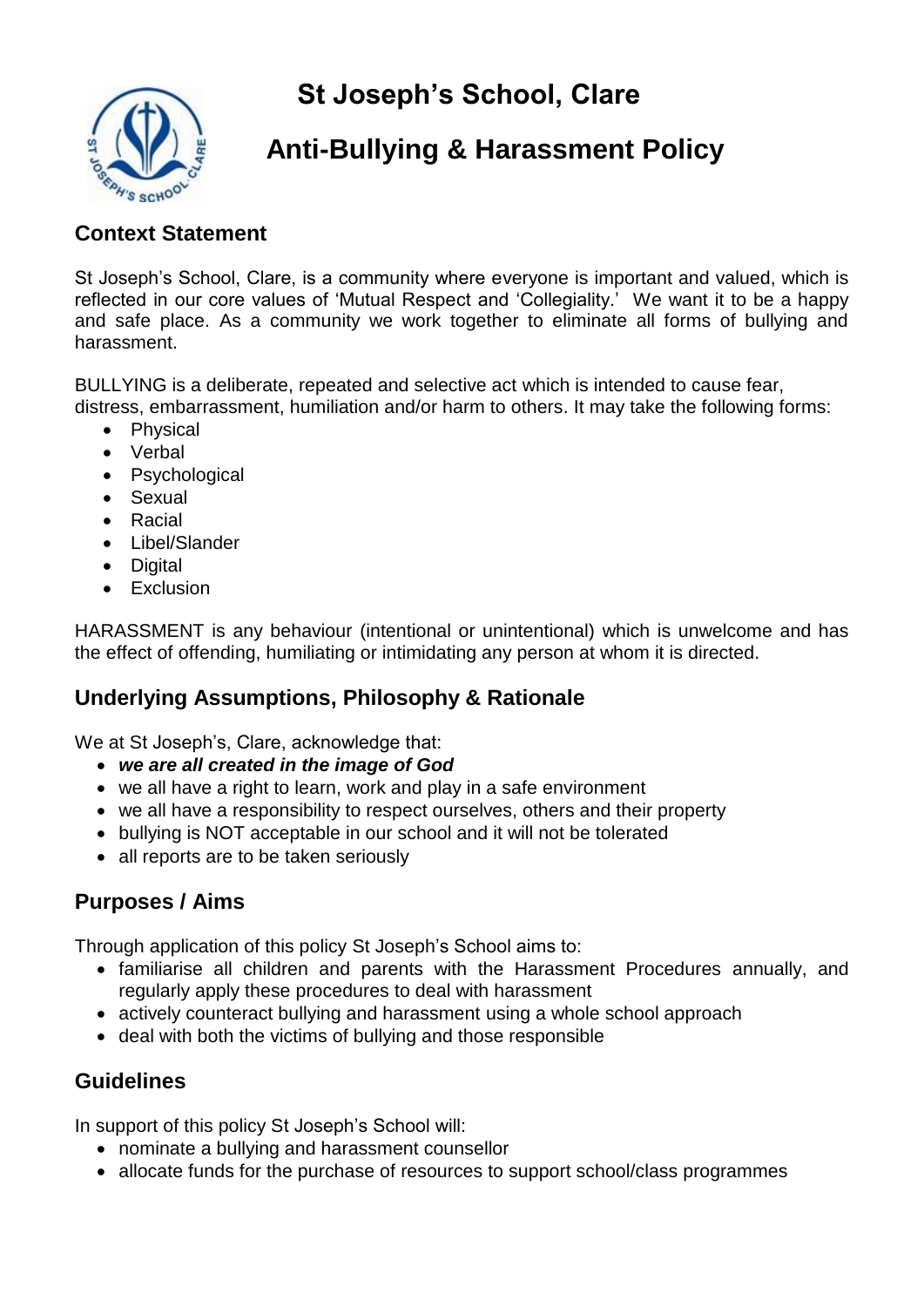• display the Bullying and Harassment Action Steps in the classrooms

The Staff will:

- be familiar with the school's Anti-Bullying and Harassment Policy and Procedures
- listen to and act on all reported instances of bullying
- inform the leadership team
- act to protect the person being bullied
- provide explicit teaching to encourage students to take responsibility to counteract bullying (e.g. class meetings, peer support and Program Achieve)
- raise awareness about bullying
- reinforce the use of the Bullying and Harassment Action Steps

The Principal and Leadership Team will:

- support, promote and review the Anti-Bullying and Harassment Policy and Procedures
- support the Bullying and Harassment Counsellor
- supervise students on behaviour contracts resulting from bullying and harassment

The Students will:

- be made familiar with the school's Action Steps regarding bullying and harassment
- report instances of bullying and harassment to a staff member or their parents
- use the Harassment Procedure Action Steps
- be responsible for their own behaviour towards other students and staff
- receive counselling and appropriate consequences for all instances of bullying

The Parents will:

- be familiar with the school's Anti-Bullying and Harassment Policy and Procedures
- be informed if there is bullying of, or by, their child
- encourage their children in the use of the Harassment Action Steps
- report instances of bullying and harassment to a staff member
- respect the skills, knowledge and experience of the staff
- work collaboratively with staff
- contribute to a culture where privacy and confidentiality are assured

The School will:

- follow the procedures for dealing with perpetrators of bullying & harassment
- keep records of bullying and harassment
- ensure that all students involved will be interviewed
- adopt a range of consequences for bullying and harassment which could include, but are not limited to, Rethink, Time Out, Time In Principal's Office, apologies and using outside assistance.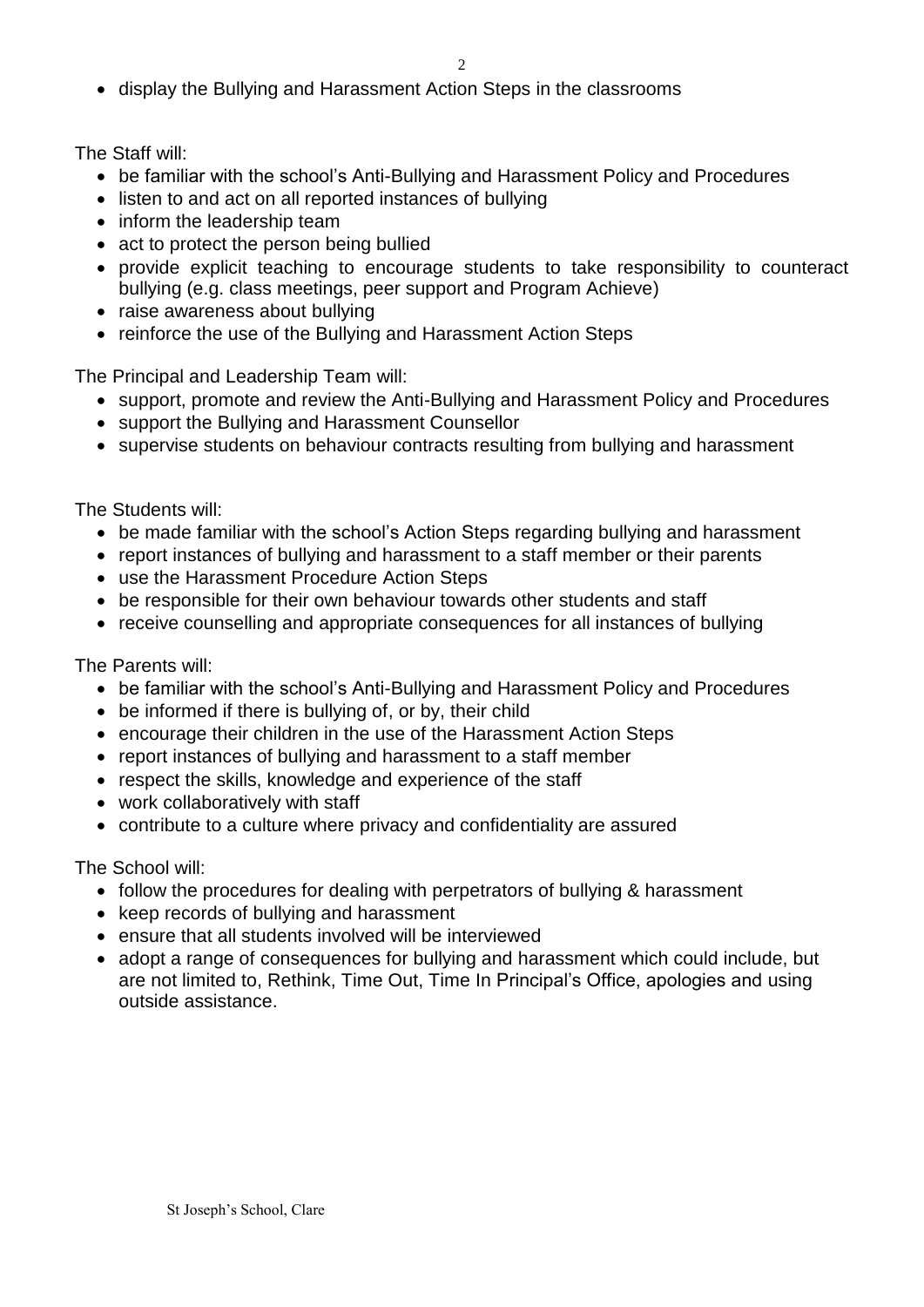# **Management of Bullying and Harassment Behaviour**

#### **PROCEDURES FOR DEALING WITH BULLYING AND HARASSMENT BEHAVIOUR**

| <b>Step</b>                            | <b>Action</b>                                                                                                                                                                                                                                                                                                                                                                                                                                                                                                                                                                                                                |  |
|----------------------------------------|------------------------------------------------------------------------------------------------------------------------------------------------------------------------------------------------------------------------------------------------------------------------------------------------------------------------------------------------------------------------------------------------------------------------------------------------------------------------------------------------------------------------------------------------------------------------------------------------------------------------------|--|
| 1. Isolate the alleged<br>perpetrators | If there is more than one individual involved, they are counselled<br>separately                                                                                                                                                                                                                                                                                                                                                                                                                                                                                                                                             |  |
| 2. Counselling                         | A formal meeting is held at which the Anti-Bullying & Harassment<br>Counsellor:<br>explains to the students what they know and specifies the<br>$\bullet$<br>details of the alleged unacceptable behaviour<br>checks the alleged perpetrator's version of events<br>$\bullet$<br>asks how the victim might feel about this behaviour<br>$\bullet$<br>refers to school rules about safety, respect and the<br>$\bullet$<br>consequences of behaving in ways which hurt others<br>underlines the unacceptable nature of bullying behaviour<br>$\bullet$<br>helps the child recognise and resolve these behaviours<br>$\bullet$ |  |
| 3. Contract                            | A behaviour plan/contract is drawn up gaining student's agreement<br>about stopping such behaviour                                                                                                                                                                                                                                                                                                                                                                                                                                                                                                                           |  |
| 4. Contact                             | Is made with the child's parents, in consultation with the class teacher<br>and principal                                                                                                                                                                                                                                                                                                                                                                                                                                                                                                                                    |  |

#### **PROCEDURES FOR ASSISTING THE VICTIMS**

| <b>Step</b>               | <b>Action</b>                                                                                                                                                                                                                                                                                                                                                                                                                                                                                                                                                                            |  |
|---------------------------|------------------------------------------------------------------------------------------------------------------------------------------------------------------------------------------------------------------------------------------------------------------------------------------------------------------------------------------------------------------------------------------------------------------------------------------------------------------------------------------------------------------------------------------------------------------------------------------|--|
| 1. Counselling the victim | If bullying has been established, the counselling of the victim is<br>conducted by Anti-Bullying Counsellor, Principal, or the Class Teacher                                                                                                                                                                                                                                                                                                                                                                                                                                             |  |
| 2. Strategies             | The victim is given reassurance and is taught strategies to counteract<br>bullying. These might include:<br>• alternative play strategies<br>use of peer support<br>$\bullet$<br>facilitating a restorative justice meeting involving the victim and<br>$\bullet$<br>the bully (if the victim is willing) with the support of the teacher<br>teaching the assertiveness strategies of Program Achieve (e.g.<br>$\bullet$<br>eye contact, posture, voice control etc.)<br>the presentation of self<br>$\bullet$<br>Using the Think Strong-Look Strong-Speak Strong-Walk Away<br>technique |  |
| <b>3. Monitor Victim</b>  | This procedure will be monitored & subsequent sessions and follow ups<br>may be required. All reports will be kept confidential                                                                                                                                                                                                                                                                                                                                                                                                                                                          |  |